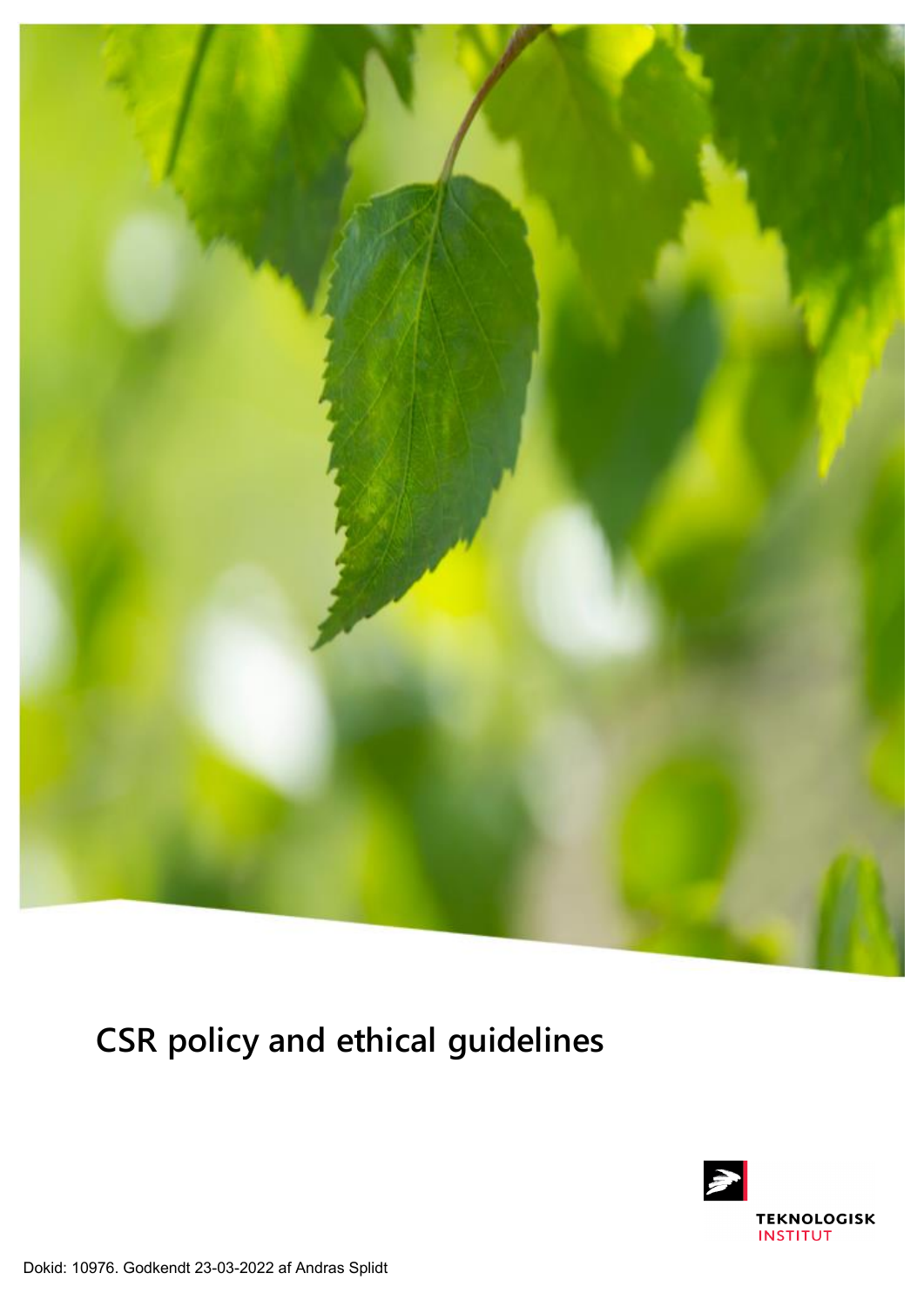

The Danish Technological Institute is a self-owned and non-profit research and development institution approved by the Danish Ministry of Higher Education and Science pursuant to the Danish Act on Technology and Innovation. The Danish Technological Institute is a multi-disciplinary organisation whose purpose is to develop and ensure the utilisation of technological advances for the benefit of Danish society.

The Danish Technological Institute's values are impartiality, professional integrity and expertise. We are always striving to create the most possible value for customers and business partners via their collaboration with us and the innovative solutions that we can develop through sustainable advances and new technologies.

The Danish Technological Institute wants to fulfil its social responsibility by having a natural focus on everyday sustainable business operations. The Danish Technological Institute works with CSR on a strategic and systematic level. Among other things, this is accomplished by following the guidelines of the *Danish DS 49001 - Management system for Social Responsibility - Requirements description* standard, which is based on the international *ISO 26000, Social Responsibility* standard.

## Organisational management

The CSR policy is implemented in the institute's management system and ensures that relevant legislation is complied with through the use of principles, procedures and guidelines. The external communication to customers, suppliers and other external stakeholders is via the Danish Technological Institute's website, the statutory annual report and other relevant channels.

## Human rights

The Danish Technological Institute supports and respects international human rights. We ensure this via our selection of business partners, customers and by complying with international standards.

The Danish Technological Institute does not accept forced labour or child labour, and it also does not accept that employees are punished or otherwise harmed physically, mentally or in other ways.

The Danish Technological Institute accepts employee's right to unionise and recognises their right to use collective bargaining.

The Danish Technological Institute does not accept discrimination, bullying or sexual harassment in the workplace.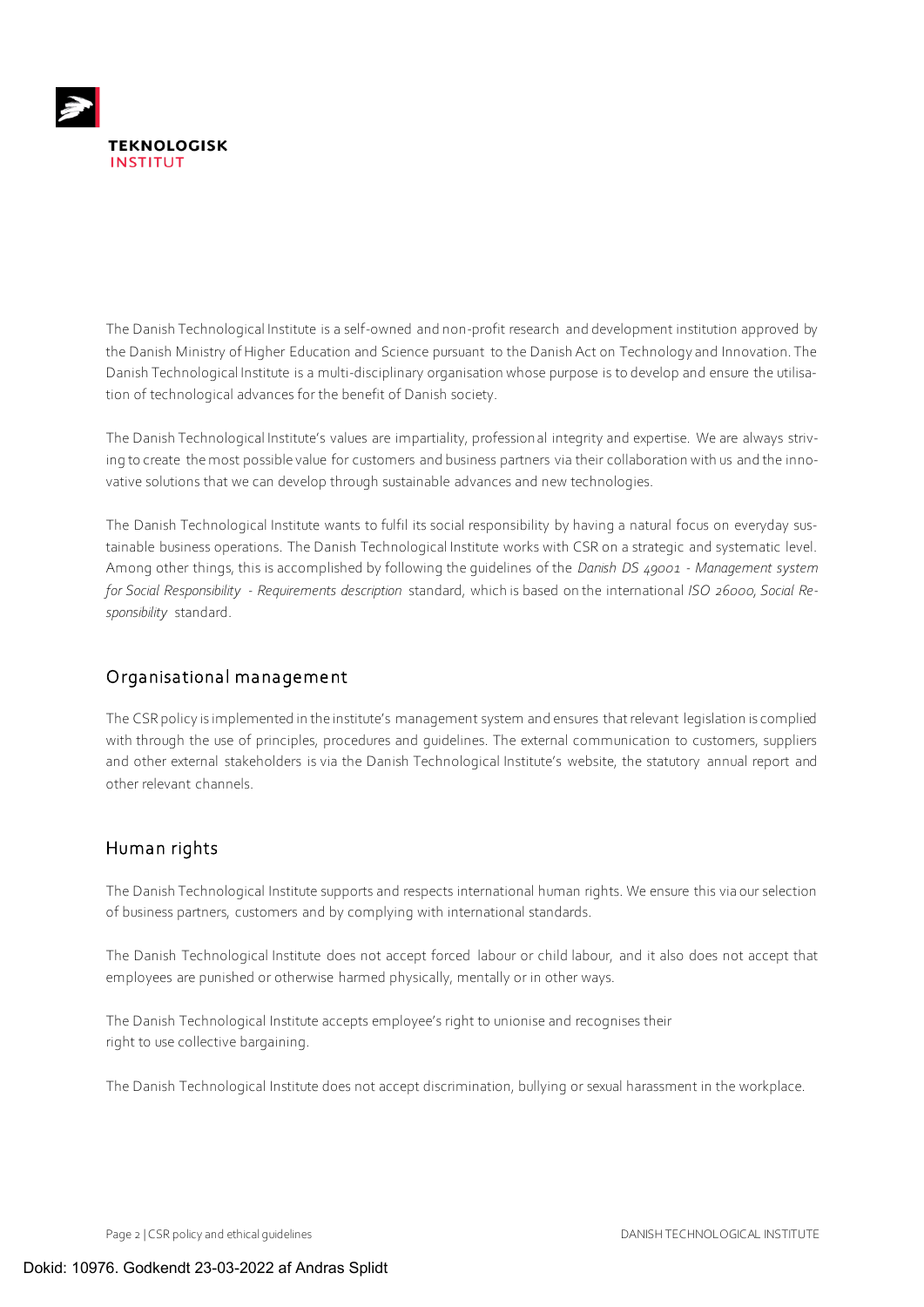

# Working conditions

The Danish Technological Institute strives to be an attractive workplace where employees thrive. We are very focused on creating a developing, flexible, healthy and safe working environment for our employees.

The Danish Technological Institute is focused on ensuring that working hours and salaries comply with existing legislation and that our terms of employment are attractive and competitive. Among other things, these principles have been formalised in a working environment and safety policy.

In connection with recruitment processes, the Danish Technological Institute makes every effort to always hire the best candidates regardless of gender, religion or background. These principles are also incorporated into the Danish Technological Institute's HR policy.

The Danish Technological Institute has a gender policy that describes the institute's non-discriminatory approach to people in general and thus also existing and future employees.

## The environment

The Danish Technological Institute complies with current environmental regulations and wants to contribute to the development of a sustainable society. This focus applies both to the Danish Technological Institutes' internal activities and external activities in relation to supporting a sustainable innovation and development in the business community.

The Danish Technological Institute supports preventive measures to address the climate challenges that we face and it also supports and takes the initiative to develop and disseminate sustainable technologies.

The Danish Technological Institute wants to display social responsibility and contribute to the green transition via the choices it makes and the dialogues it has with customers, suppliers and partners.

The Danish Technological Institute is working with the institute's own environmental aspects under the ISO 14001 environmental management standard, which ensures continual environmental improvements via a systematic approach to monitoring and evaluation.

#### Good business ethics and consumer issues

The Danish Technological Institute carries out its activities in accordance with competition laws and it does not accept any kind of corruption, including blackmail and bribery. The Danish Technological Institute has a whisteblower scheme that allows people to confidentially and securely report illegal or serious issues regarding the organisation.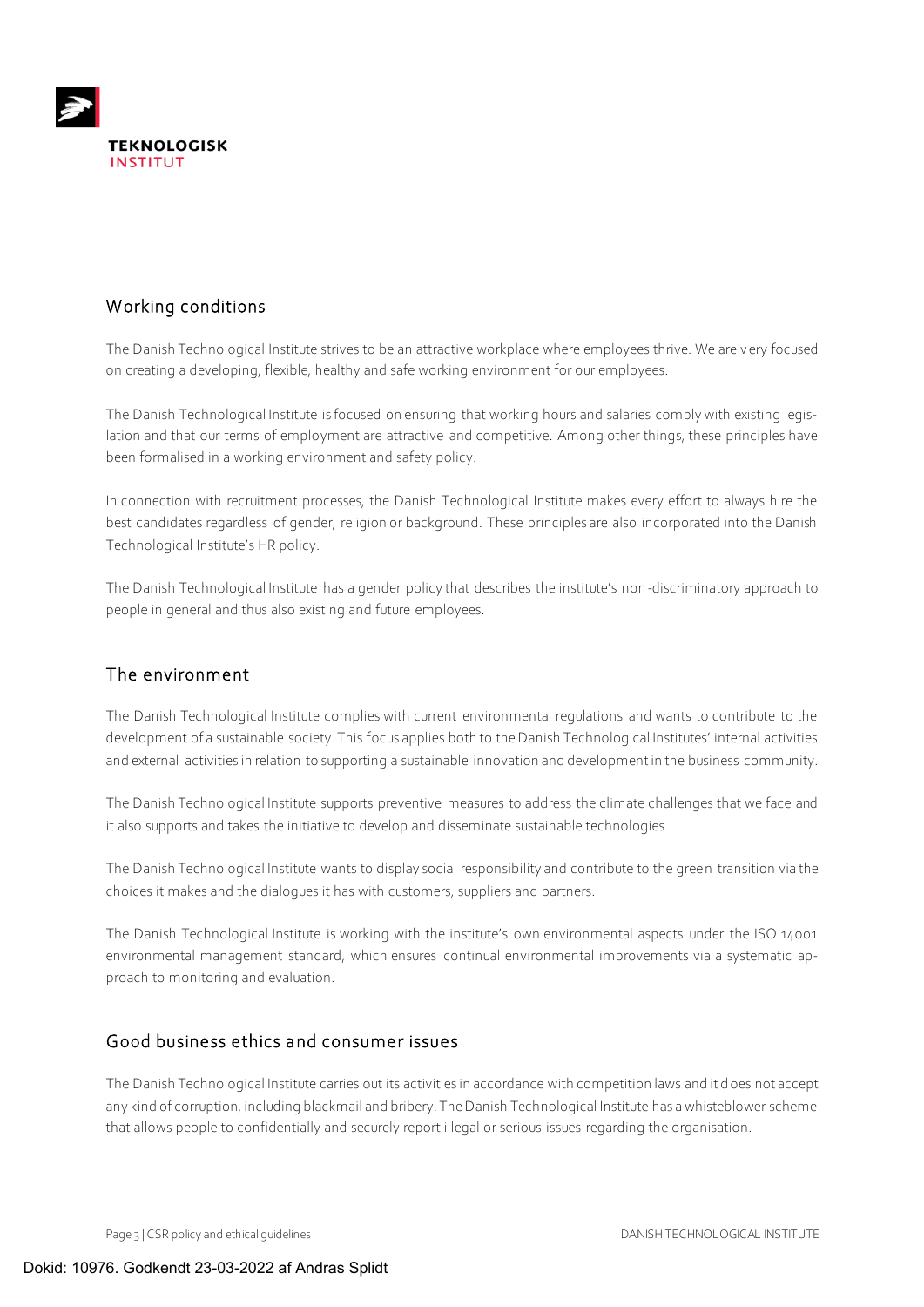

In the Danish Technological Institute's internal and external communications, every effort is made to ensure an open, professional and solution-oriented dialogue where we communicate based on the Danish Technological Institute's impartiality, professionalism and integrity on all levels.